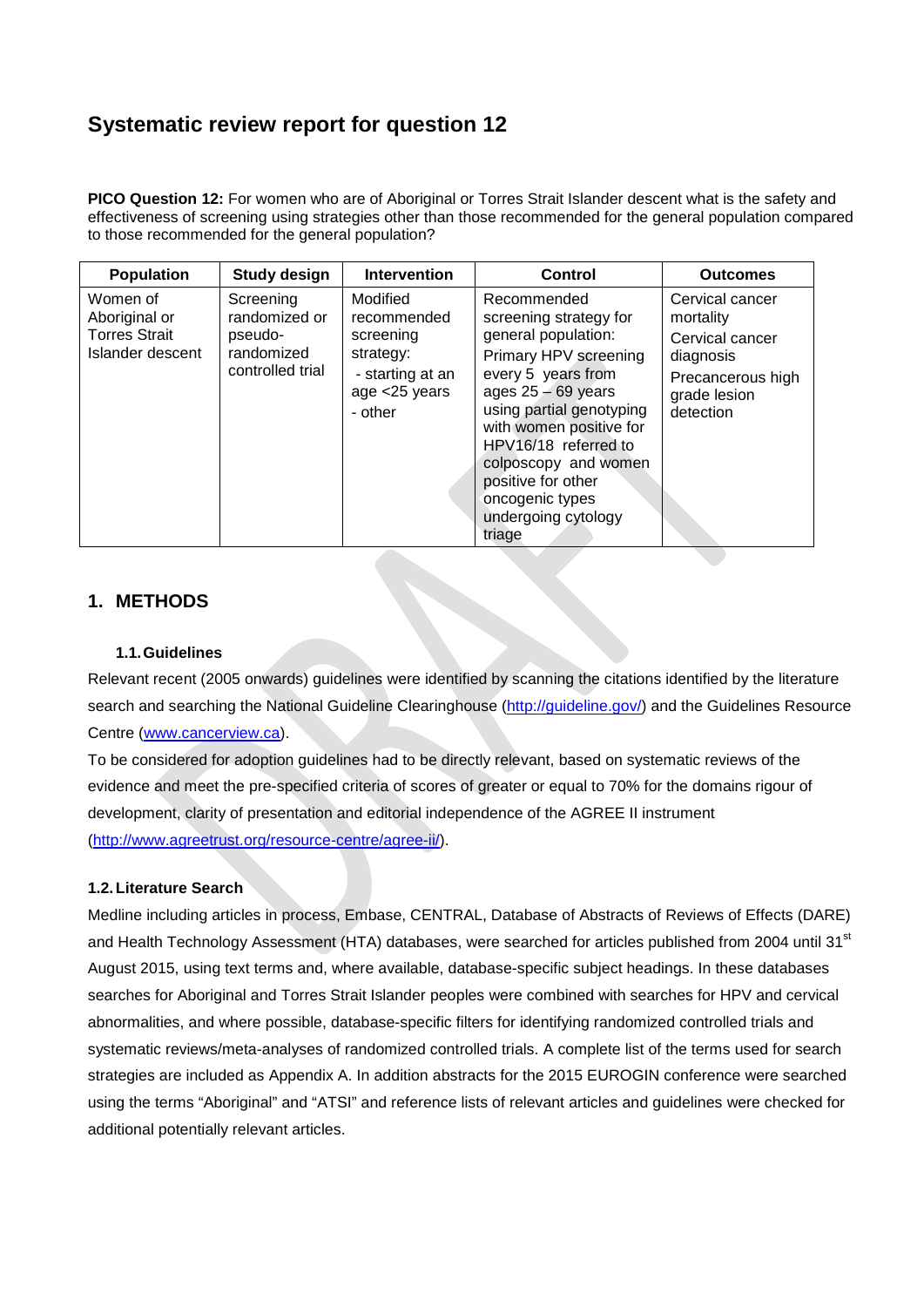#### **1.3. Inclusion Criteria**

| <b>Selection criteria</b> | Inclusion criteria                                                                                                                            |
|---------------------------|-----------------------------------------------------------------------------------------------------------------------------------------------|
| Study type                | Intervention                                                                                                                                  |
| Study design              | Randomised controlled trial (RCT) or pseudo-randomised controlled trial                                                                       |
|                           | or                                                                                                                                            |
|                           | Systematic reviews or meta-analyses of RCTs or pseudo-randomised<br>controlled trials                                                         |
| Population                | Women of Aboriginal and Torres Strait Islander descent                                                                                        |
| Intervention              | Recommended screening strategy starting at age <25 years                                                                                      |
|                           | or                                                                                                                                            |
|                           | Other modification of recommended screening strategy                                                                                          |
| Comparator                | Recommended screening strategy for general population:                                                                                        |
|                           | Primary HPV screening every 5 years from ages 25 - 69 years using partial                                                                     |
|                           | genotyping with women positive for HPV16/18 referred to colposcopy and<br>women positive for other oncogenic types undergoing cytology triage |
|                           |                                                                                                                                               |
| Outcomes                  | Cervical cancer mortality                                                                                                                     |
|                           | or                                                                                                                                            |
|                           | Cervical cancer diagnosis                                                                                                                     |
|                           | or                                                                                                                                            |
|                           | CIN3+ detection                                                                                                                               |
| Language                  | English                                                                                                                                       |
| Publication period        | After 31 <sup>st</sup> December 2003 and before1 <sup>st</sup> September 2015                                                                 |

Conference proceedings other than those from the EUROGIN 2015 were not included.

# **2. RESULTS**

## **2.1.Guidelines**

No guidelines were identified that contained potentially relevant recommendations.

### **2.2. Results of Literature Search**

Figure 1 outlines the process of identifying relevant articles for the systematic review. The searches identified a total of 11 citations. Titles and abstracts were examined however none of the articles were potentially relevant to the systematic review. Thus no studies were found that directly answered the clinical question and met the inclusion criteria for this systematic review.

| Database or Source                        | Number of<br><b>Citations</b> | Number of<br><b>Articles Collected</b> | <b>Number of Articles</b><br><b>Included</b> |
|-------------------------------------------|-------------------------------|----------------------------------------|----------------------------------------------|
| Medline + PreMedline+<br>CENTRAL + Embase | 11                            |                                        |                                              |
| $HTA + DARE$                              |                               |                                        |                                              |
| EUROGIN 2015 abstracts                    |                               |                                        |                                              |
| Snowballing                               | N/A                           |                                        |                                              |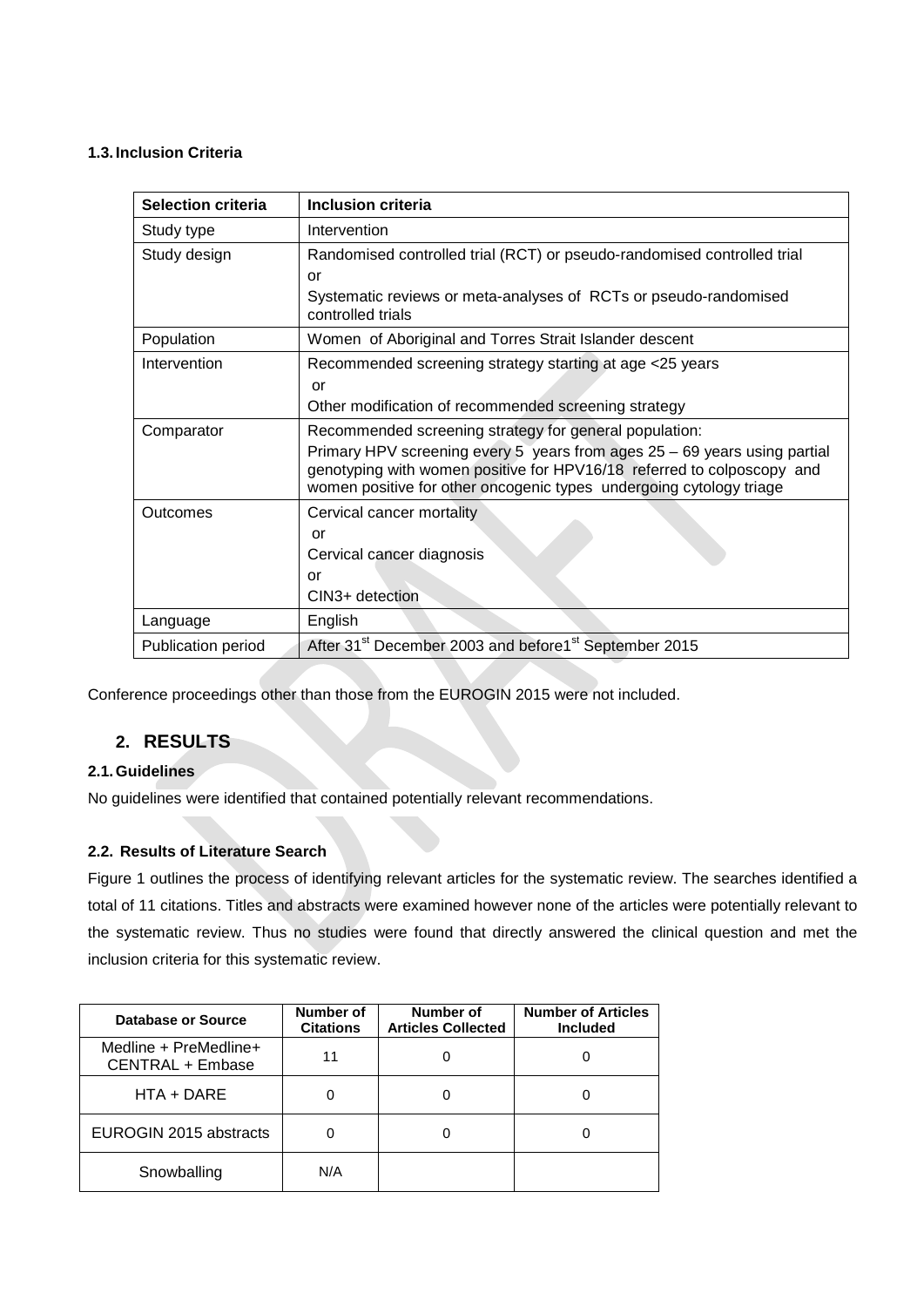

**Figure 1.** Process of inclusion and exclusion of studies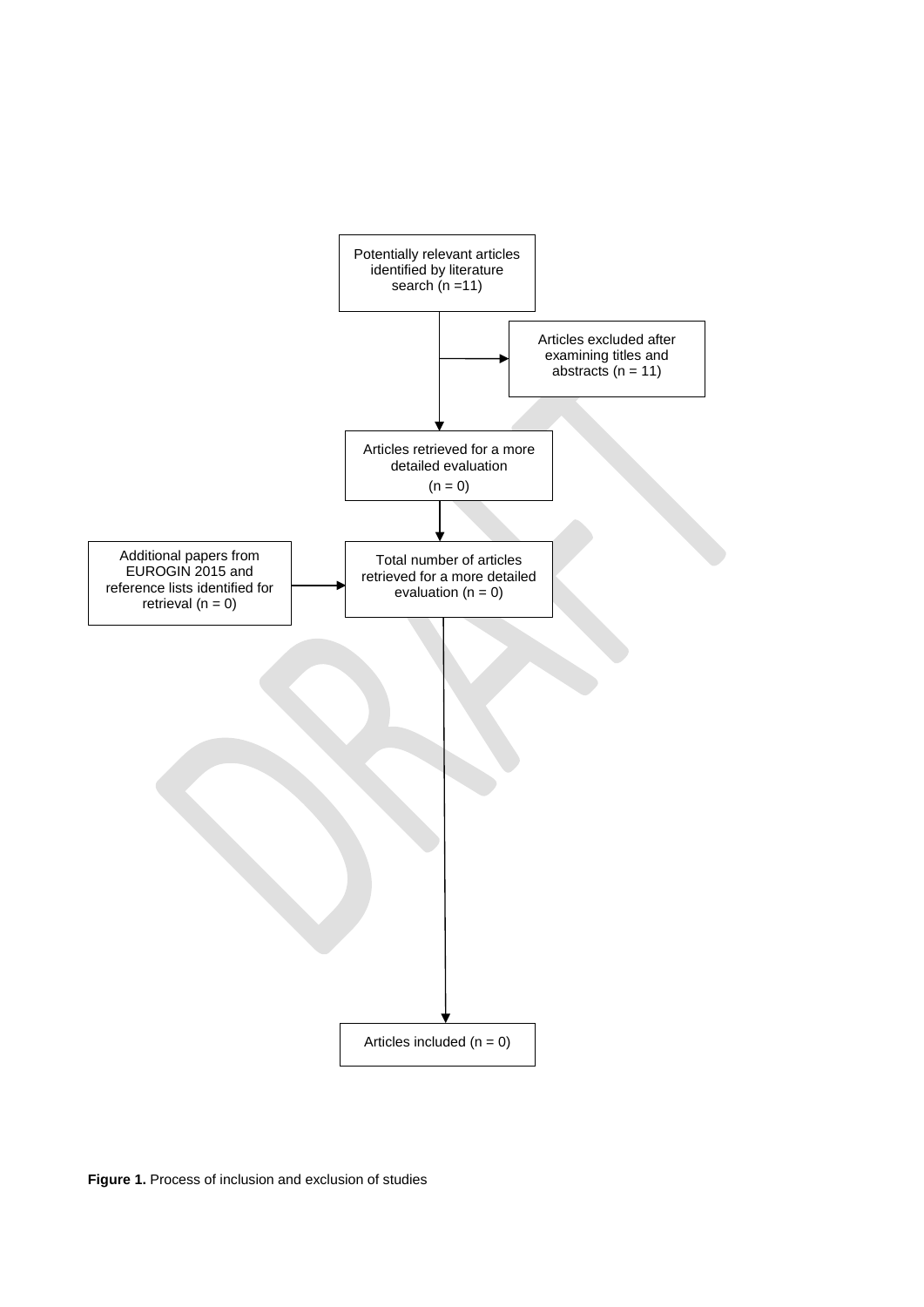# **APPENDICES**

### **Appendix A: Search strategies used**

For Medline, PreMedline, Embase and CENTRAL databases (via OvidSP):

| HPV.mp.<br>1<br>hr\$HPV.mp.<br>2<br>3<br>papillomavirus.mp.<br>exp Papillomavirus Infections/<br>exp Papillomaviridae/<br>5<br>exp DNA Probes, HPV/<br>1 or 2 or 3 or 4 or 5 or 6<br>7<br>cervi*.mp.<br>7 or 8<br>((exp Australia/ or Australia\$.ti,ab.) and (Oceanic ancestry group/ or aborigin\$.ti,ab. or<br>10<br>indigenous.mp.)) or torres strait\$ islander\$.ti,ab.<br>11<br>9 and 10<br>12<br>randomized controlled trial.pt.<br>13<br>controlled clinical trial.pt.<br>14<br>placebo.ab.<br>randomi?ed.ab.<br>15<br>16<br>randomly.ab.<br>trial.ab.<br>17<br>18<br>groups.ab.<br>19<br>12 or 13 or 14 or 15 or 16 or 17 or 18<br>11 and 19<br>limit 20 to english language | <b>Searches</b> |                                |
|----------------------------------------------------------------------------------------------------------------------------------------------------------------------------------------------------------------------------------------------------------------------------------------------------------------------------------------------------------------------------------------------------------------------------------------------------------------------------------------------------------------------------------------------------------------------------------------------------------------------------------------------------------------------------------------|-----------------|--------------------------------|
|                                                                                                                                                                                                                                                                                                                                                                                                                                                                                                                                                                                                                                                                                        |                 |                                |
|                                                                                                                                                                                                                                                                                                                                                                                                                                                                                                                                                                                                                                                                                        |                 |                                |
|                                                                                                                                                                                                                                                                                                                                                                                                                                                                                                                                                                                                                                                                                        |                 |                                |
|                                                                                                                                                                                                                                                                                                                                                                                                                                                                                                                                                                                                                                                                                        | 4               |                                |
|                                                                                                                                                                                                                                                                                                                                                                                                                                                                                                                                                                                                                                                                                        |                 |                                |
|                                                                                                                                                                                                                                                                                                                                                                                                                                                                                                                                                                                                                                                                                        | 6               |                                |
|                                                                                                                                                                                                                                                                                                                                                                                                                                                                                                                                                                                                                                                                                        |                 |                                |
|                                                                                                                                                                                                                                                                                                                                                                                                                                                                                                                                                                                                                                                                                        | 8               |                                |
|                                                                                                                                                                                                                                                                                                                                                                                                                                                                                                                                                                                                                                                                                        | 9               |                                |
|                                                                                                                                                                                                                                                                                                                                                                                                                                                                                                                                                                                                                                                                                        |                 |                                |
|                                                                                                                                                                                                                                                                                                                                                                                                                                                                                                                                                                                                                                                                                        |                 |                                |
|                                                                                                                                                                                                                                                                                                                                                                                                                                                                                                                                                                                                                                                                                        |                 |                                |
|                                                                                                                                                                                                                                                                                                                                                                                                                                                                                                                                                                                                                                                                                        |                 |                                |
|                                                                                                                                                                                                                                                                                                                                                                                                                                                                                                                                                                                                                                                                                        |                 |                                |
|                                                                                                                                                                                                                                                                                                                                                                                                                                                                                                                                                                                                                                                                                        |                 |                                |
|                                                                                                                                                                                                                                                                                                                                                                                                                                                                                                                                                                                                                                                                                        |                 |                                |
|                                                                                                                                                                                                                                                                                                                                                                                                                                                                                                                                                                                                                                                                                        |                 |                                |
|                                                                                                                                                                                                                                                                                                                                                                                                                                                                                                                                                                                                                                                                                        |                 |                                |
|                                                                                                                                                                                                                                                                                                                                                                                                                                                                                                                                                                                                                                                                                        |                 |                                |
|                                                                                                                                                                                                                                                                                                                                                                                                                                                                                                                                                                                                                                                                                        | 20              |                                |
|                                                                                                                                                                                                                                                                                                                                                                                                                                                                                                                                                                                                                                                                                        | 21              |                                |
|                                                                                                                                                                                                                                                                                                                                                                                                                                                                                                                                                                                                                                                                                        | 22              | limit 21 to yr="2004 -Current" |
| remove duplicates from 22                                                                                                                                                                                                                                                                                                                                                                                                                                                                                                                                                                                                                                                              | 23              |                                |

*Used the Cochrane sensitivity maximizing filter for identifying randomized controlled trials [\(http://handbook.cochrane.org,](http://handbook.cochrane.org/) accessed 12/09/2015)* 

For Database of Abstracts of Reviews of Effects (DARE) and Health Technology Assessments (HTA) databases:

| #  | <b>Searches</b>                |
|----|--------------------------------|
| 1. | HPV.mp.                        |
| 2. | hr\$HPV.mp.                    |
| 3. | papillomavirus.mp.             |
| 4. | exp Papillomavirus Infections/ |
| 5. | exp Papillomaviridae/          |
| 6. | exp DNA Probes, HPV/           |
| 7. | 1 or 2 or 3 or 4 or 5 or 6     |